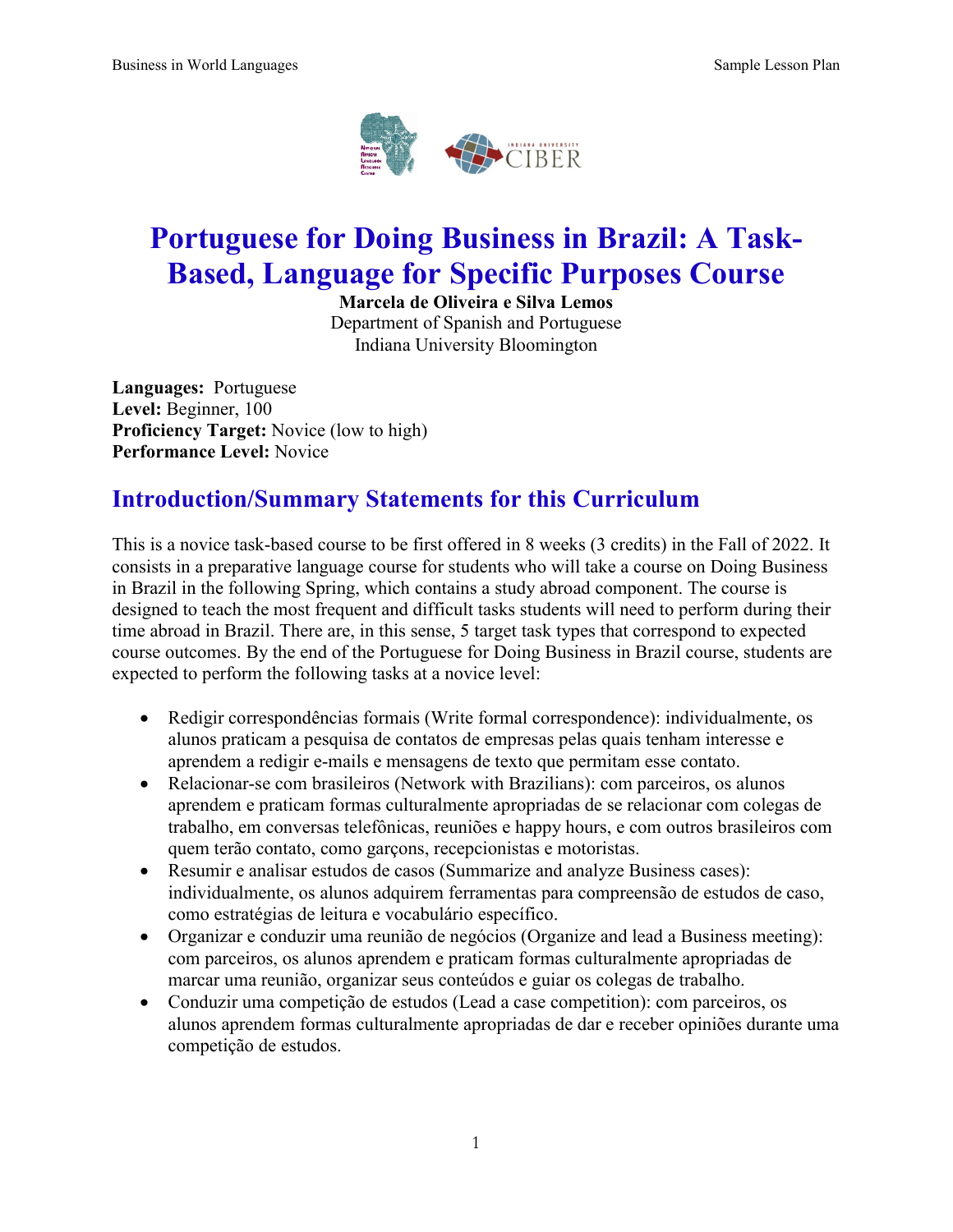Each of these 5 target task types are divided into several target tasks. The goal "Network with Brazilians," for instance, will be achieved through the performance of the following smaller target tasks:

- Make introductions:
- Engage in culturally appropriate small talk before Business meetings;
- Exchange professional and contact information during happy hour;
- Analyze cultural differences between doing Business in the USA and in Brazil;
- Make a phone call to ask, discuss, and confirm information about an appointment;
- Make an appointment or set up a meeting;
- Order food in Portuguese in person, phone, online;
- Talk to hotel clerks, taxi drivers, delivery people, and other locals in basic Portuguese to get around and/or broaden cultural understanding.

Each of these target task requires the development of pedagogical tasks through which students will achieve the smaller goals. The learning plan presented here is models one of these pedagogical tasks.

## **Student Profile**

The intended audience of the Portuguese for Doing Business in Brazil course is students pursuing the Certificate in Spanish and Hispanic Cultures for Global Business and/or Business majors. According to the ACTFL Proficiency Guideline, students in this course may be classified as novice (low to high). Because this is a language for specific purposes course, it is expected that students will advance one level in the ACTFL scale in relation to their proficiency in Business Portuguese by the end of the course (novice low to novice mid, novice mid to novice high, and novice high to intermediate low).

# **Themes Covered in the Curriculum**

These 5 target task types correspond to expected course outcomes. By the end of the Portuguese for Doing Business in Brazil course, students are expected to perform the following tasks at a novice level, as explained above:

- Write formal correspondence;
- Network with Brazilians:
- Summarize and analyze Business cases;
- Organize and lead a Business meeting;
- Lead a case competition.

### **Sample Learning Plan:**

#### **Theme (Big Idea): Networking with Brazilians**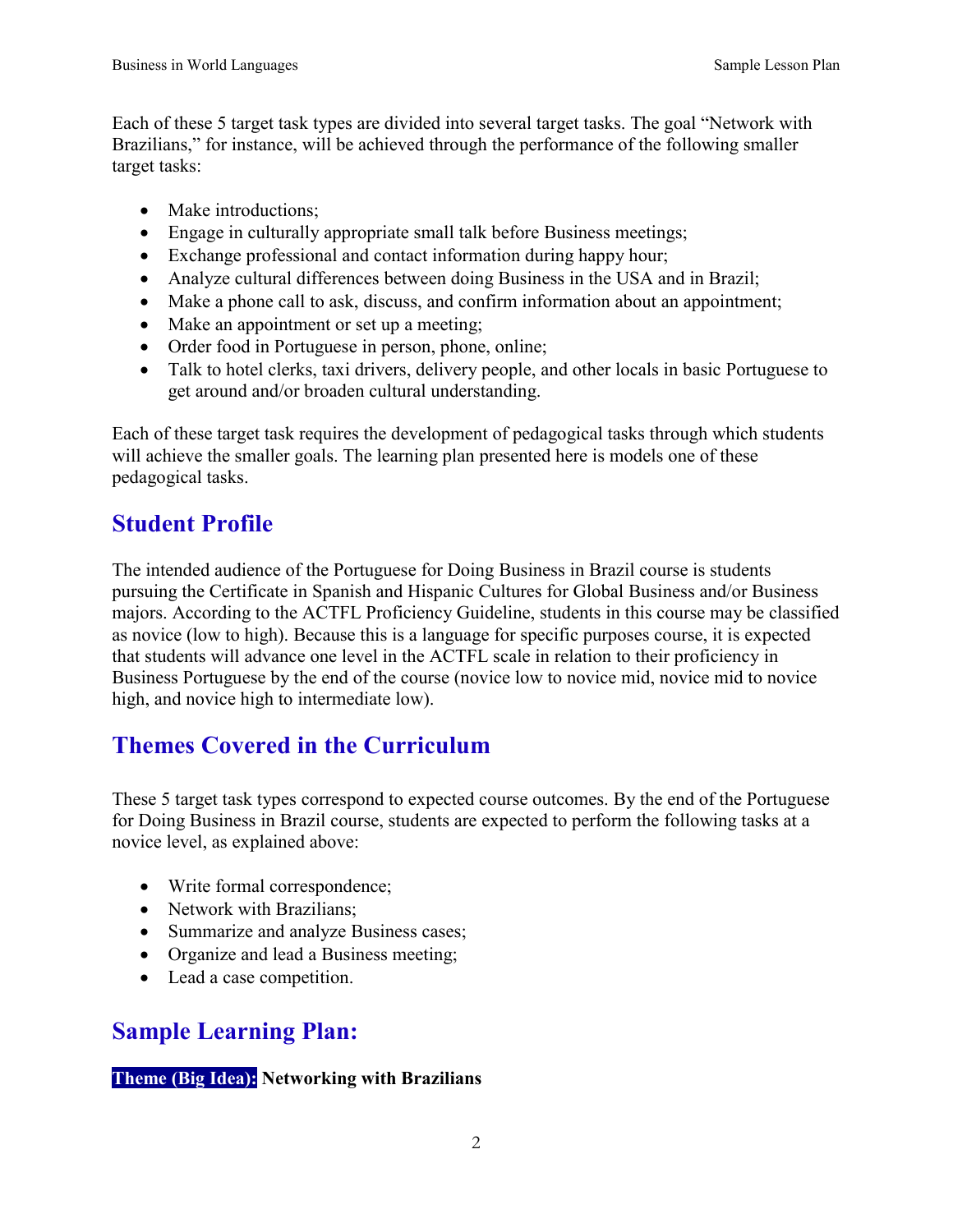#### **Enduring Understandings:**

- Doing Business effectively requires building relationships.
- The way relationships are built varies between cultures.
- Relationships are built through language and communication.
- Building relationships across cultures expands one's world knowledge and help them become resourceful and reliable professionals.

#### **Essential questions:**

- How should one address colleagues in a professional setting?
- What should one talk about before a professional meeting?
- What should one talk about during a happy hour?
- What non-verbal signs indicate the person is interested, bored, or annoyed?
- What telephone etiquette should one follow?
- At what time do people work, eat, and socialize?
	- How does small talk contribute to build confidence

### **Stage One:**

### **GOALS:**

By the end of this unit, students will be able to:

#### **Communication and Culture:**

Introduce themselves and engage in culturally appropriate exchanges in various business settings, including meetings and happy hours.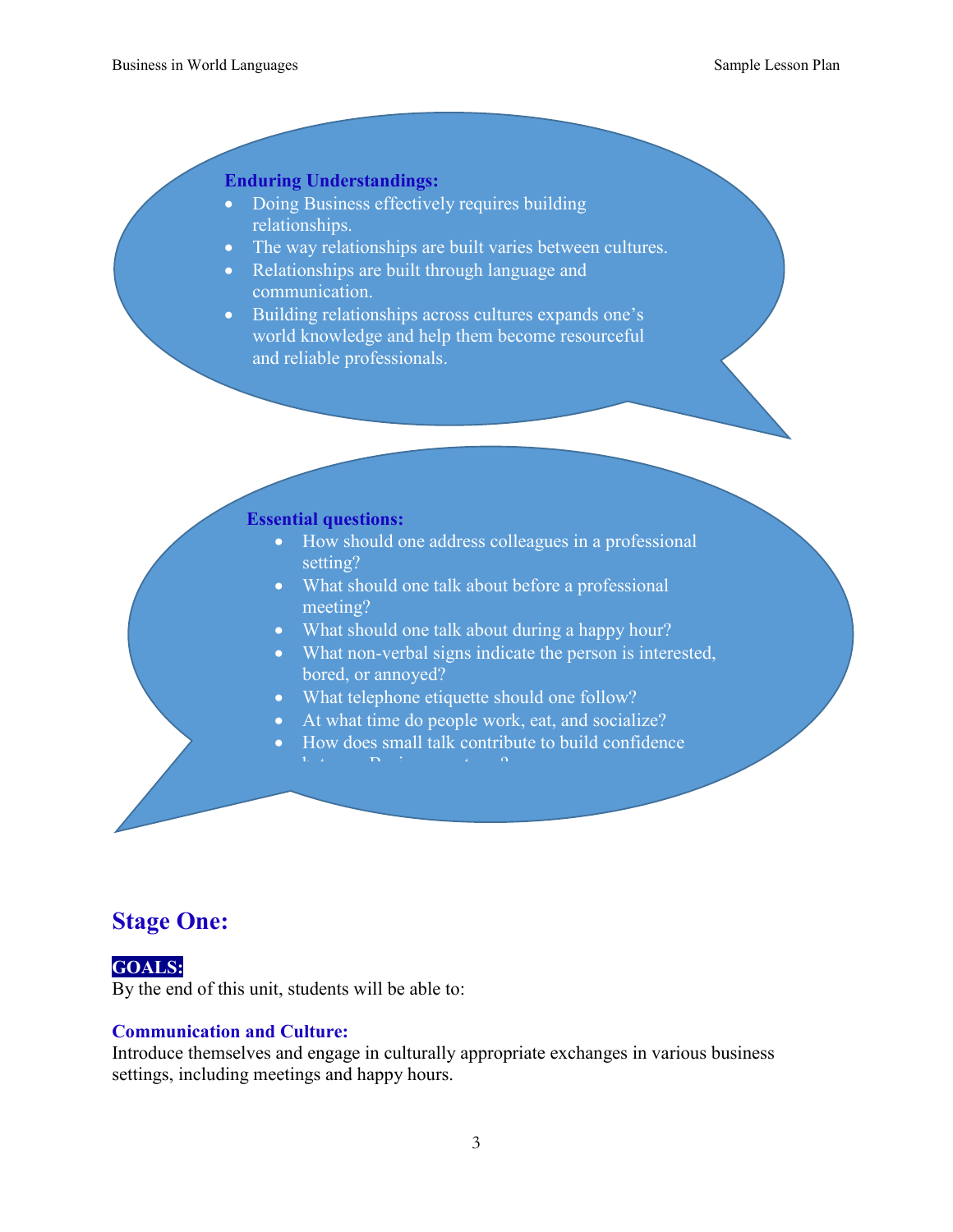#### **Connections:**

Engage in culturally appropriate networking with Brazilian clients and business partners**. Comparisons:** 

Be aware of general differences between networking in Brazil and in the United States.

#### **Communities:**

Build respectful relationships with international clients, partners, and colleagues.

**Stage 2:** Acceptable evidence of the student's knowledge and ability varies according to target task. For a task such as "Engage in culturally appropriate small talk before Business meetings," evidence would include:

**Interpretive:** Effectively analyze a video portraying a conversation before a meeting, by identifying conversation topics and non-verbal behaviors.

**Interpersonal:** Perform an effective role-play of small talk before a Business meeting.

**Presentational:** Report on the role-play, explaining why that small talk would be effective in the real world and presenting a strategy to achieve effectiveness.

#### **Student Can-do Statements:**

As per the NCSSFL-ACTFL guidelines, these are expected students' can-do statements for the interpretative, interpersonal, and presentational modes of communication of the task "Engage in culturally appropriate small talk before Business meetings:"

- I can identify appropriate topics and behaviors in a conversation before a Business meeting with Brazilians by recognizing practiced or memorized words, phrases, simple sentences, and/or non-verbal elements in texts that are spoken or signed.
- I can communicate in spontaneous spoken or signed conversations before Business meetings with Brazilians, using practiced or memorized words, phrases, simple sentences, questions, and signs.
- I can summarize and present information on strategies to engage in culturally appropriate small talk before a Business meeting with Brazilians using a practiced or memorized words, phrases, simple sentences, and non-verbal elements in spoken and/or signed language.

### **Stage 3:**

#### *Learning scenarios:*

Pedagogical task in which students will participate to prepare them to demonstrate what they know and can do: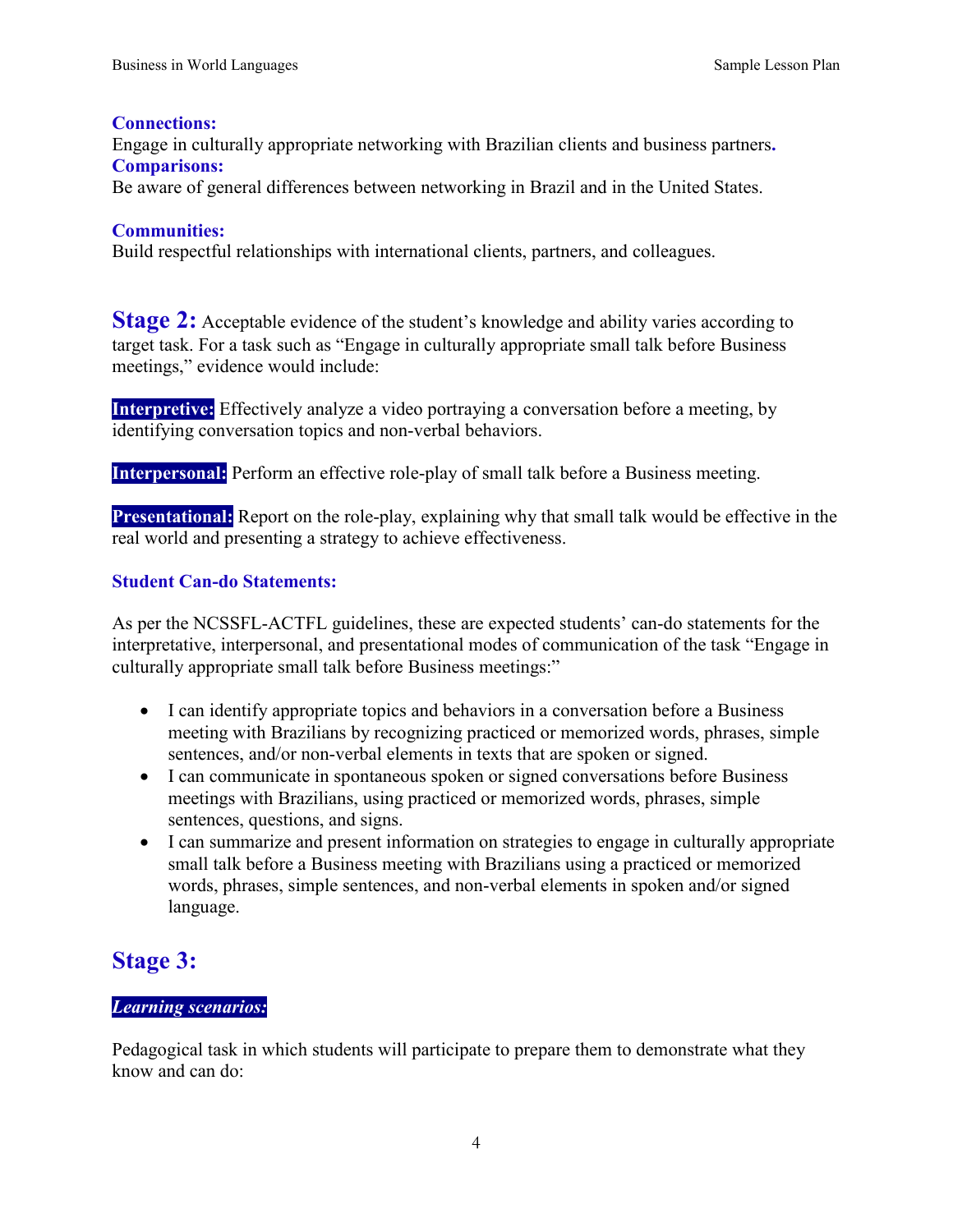#### **Pre-task**

- Analyze non-verbal language in the following authentic videos about how to behave in Business meetings in Brazil. These videos are authentic linguistic resources because they have been created for a Brazilian audience intending to learn more about the Business environment. Since some of these videos are long, it is advisable to select parts of it according to the class and the time allotted.
	- o "Como se comportar em uma reunião" [\(https://www.youtube.com/watch?v=lybJX07aigE\)](https://www.youtube.com/watch?v=lybJX07aigE), by Canal TV Nube: this video shows simulations of Business meetings in Brazilian companies and it is useful to show body language and formal and informal ways of communicating and giving your opinion during a meeting. It is a short video, so it is suggested that it be shown completely.
	- o "Simulação mediação empresarial"  $(\text{https://www.youtube.com/watch?v=Ax}$  PuSyy0ZE), by Canal CAMARB: this is a longer video that shows a simulation of a business meeting for business students in Brazil. It is narrated, so it may be shown without audio to focus on non-verbal language, for example, from minute 4:06-5:00.
	- o "Reunião de Agência" [\(https://www.youtube.com/watch?v=\\_36digBq6Mk\)](https://www.youtube.com/watch?v=_36digBq6Mk), by Canal Porta dos Fundos: this is a humoristic video that calls attention, by means of exaggeration, to the Brazilian habit of greeting people, even during business meetings, with one, two, or three kisses on the cheek. It is a short video, so it is suggested that it be shown completely.
	- o "Peraí" [\(https://www.youtube.com/watch?v=qsasFv7xzX0\)](https://www.youtube.com/watch?v=qsasFv7xzX0), by Canal Porta dos Fundos: this is also a humoristic video that calls attention, by means of an exaggeration of phone calls during a meeting, to the Brazilian habit of interrupting each other as a way of turn-taking. It is a short video, so it is suggested that it be shown completely.
	- o "Reunião de criação" [\(https://www.youtube.com/watch?v=8Hn\\_V9chnGs\)](https://www.youtube.com/watch?v=8Hn_V9chnGs), by Canal Porta dos Fundos: this is another humoristic video that allows students to observe that Business meetings with Brazilians are often light-hearted and full of smiles and laughter. It is a short video, but the instructor can choose to show it completely or not.

The instructor should use the videos to foster cultural reflection and elicit cultural comparisons. At the 100 level, this discussion can be conducted in English, but it must be accompanied by slides containing the vocabulary to which students might call attention during the discussion. For example, one of the humoristic videos ("Reunião de Agência," by Canal Porta dos Fundos) exaggerates the fact that Brazilians often greet people with kisses. Since this might call students' attention, the slides should contain vocabulary such as "um beijo," "dois beijos," "um beijinho," "três para casar," etc. The instructor should lead the discussion towards the perception of the nature of the interactions that may happen before a business meeting in Brazil.

- Read (scanning) and discuss adapted authentic material about the importance of small talk before business meetings:
	- o Dornelas, J. (2015). *Porque vale a pena um bate-papo informal antes de uma grande negociação*. UOL Economia. [https://economia.uol.com.br/ultimas-](https://economia.uol.com.br/ultimas-noticias/colunistas/jose-dornelas/2015/08/10/porque-vale-a-pena-um-bate-papo-informal-antes-de-uma-grande-negociacao.htm)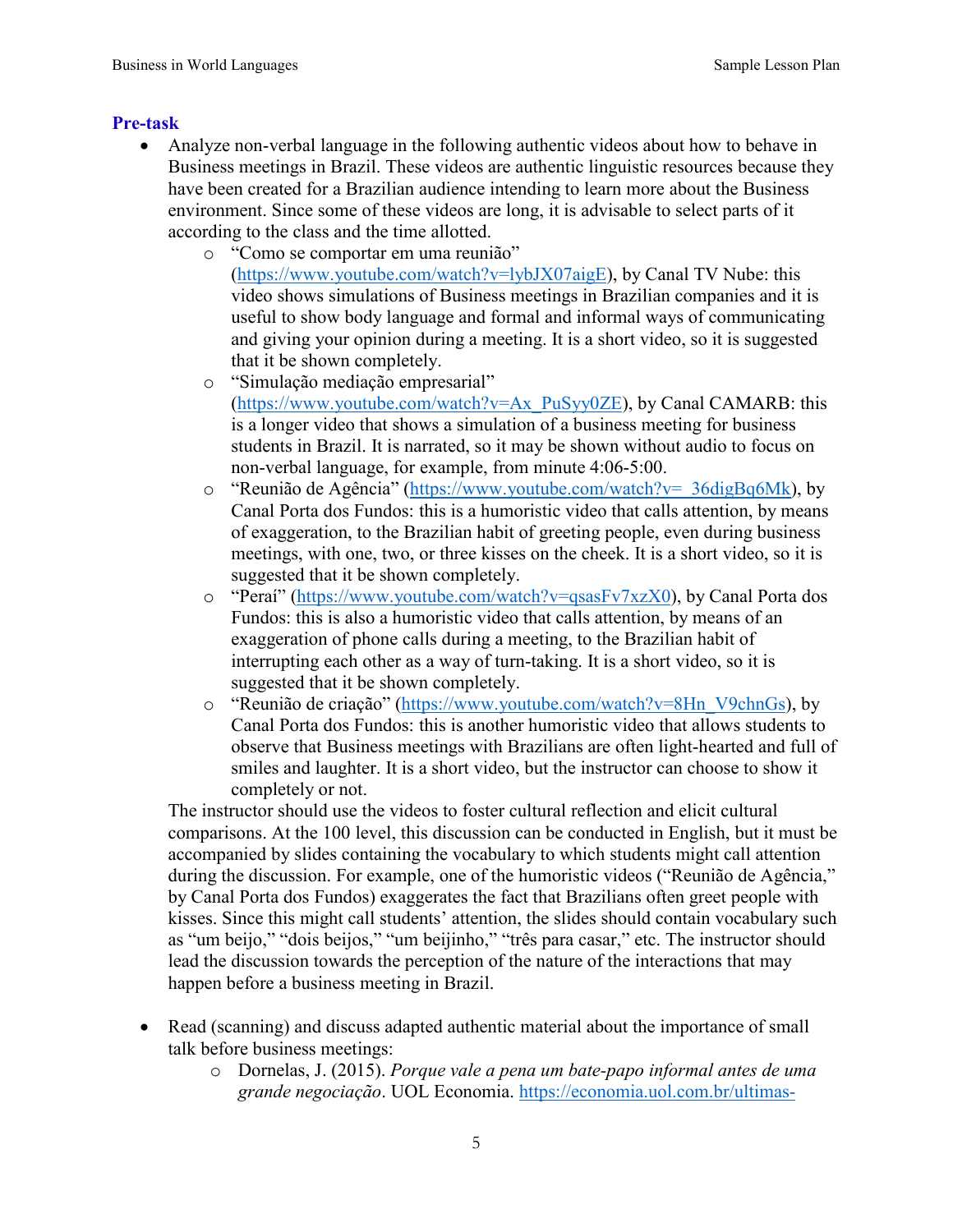[noticias/colunistas/jose-dornelas/2015/08/10/porque-vale-a-pena-um-bate-papo](https://economia.uol.com.br/ultimas-noticias/colunistas/jose-dornelas/2015/08/10/porque-vale-a-pena-um-bate-papo-informal-antes-de-uma-grande-negociacao.htm)[informal-antes-de-uma-grande-negociacao.htm:](https://economia.uol.com.br/ultimas-noticias/colunistas/jose-dornelas/2015/08/10/porque-vale-a-pena-um-bate-papo-informal-antes-de-uma-grande-negociacao.htm) in this specialized online magazine article, Dornelas discusses the benefits of informal conversations before Business meetings to the setting a friendly environment for the Business interaction. He also gives suggestions about how to participate in such conversations. The instructor should have students scan this text for cognates that may express the importance of small talk before business meetings. Then, s/he can have the students brainstorm topics to talk about before a meeting. This can be done in English with translation to Portuguese. Another option is to have students select from a list the topics about which they judge appropriate to talk.

- o Marques, J. R. *Assuntos Para Conversar Com Colegas de Trabalho: Invista no Relacionamento Pessoal Sem Se Envolver em Polêmicas*. Blog do JRM. [https://www.jrmcoaching.com.br/blog/assuntos-conversar-colegas-trabalho](https://www.jrmcoaching.com.br/blog/assuntos-conversar-colegas-trabalho-invista-no-relacionamento-pessoal-sem-envolver-polemicas/)[invista-no-relacionamento-pessoal-sem-envolver-polemicas/.](https://www.jrmcoaching.com.br/blog/assuntos-conversar-colegas-trabalho-invista-no-relacionamento-pessoal-sem-envolver-polemicas/) In this text, Marques provides a detailed list of topics about which to talk before a Business meeting in avoidance of faux pas. The instructor may lead the students to compare their selection of conversation topics with this list, calling attention to what a Brazilian would consider culturally appropriate.
- Drawing from the reflections, have students watch one of the following suggested videos in order to (1) observe the expected non-verbal language; (2) identify the topics in discussion; (3) extract a model to reproduce:
	- o "Primeiro dia de trabalho: o que fazer e postura profissional no mercado de trabalho" [\(https://www.youtube.com/watch?v=16b\\_jhT0MTU\)](https://www.youtube.com/watch?v=16b_jhT0MTU), by Canal Adriana Cubas: in this video, the YouTuber presents and acts out a woman's first day at work, providing suggestions in relation to what to talk about and how to behave around colleagues she has just met.
	- o "Colegas de trabalho: como lidar e ter um bom relacionamento e desenvolvimento profissional" [\(https://www.youtube.com/watch?v=DKsZgZzzKIo\)](https://www.youtube.com/watch?v=DKsZgZzzKIo), by Canal Adriana Cubas: in this video, the YouTuber presents and acts out situations between workmates.
- With the students, the instructor builds and have them practice sentences, questions, and answers for a conversation about different topics before a meeting.

#### **Main Task Cycle:**

- In the first part of the task, students are divided into pairs and/or trios. Each student receives a handout with a situation and a role (written in English with key words in Portuguese, or translation to Portuguese). Examples of situation are: a meeting on a hot summer day; a meeting on a Monday morning; a meeting on a Friday afternoon; a meeting on a day of an important soccer game in the city; a meeting after a holiday. Examples of roles are: you have just arrived in town from a much colder place (student A), and your colleague has just arrived in town from a much colder place and you want to ask about their adaptation to the weather (student B); you have spent a holiday at the beach (student A), and your colleague seems to have had a holiday at the beach and you want to get their recommendation for a future trip (student B).
- Students perform small talk according to their roles in the given situation.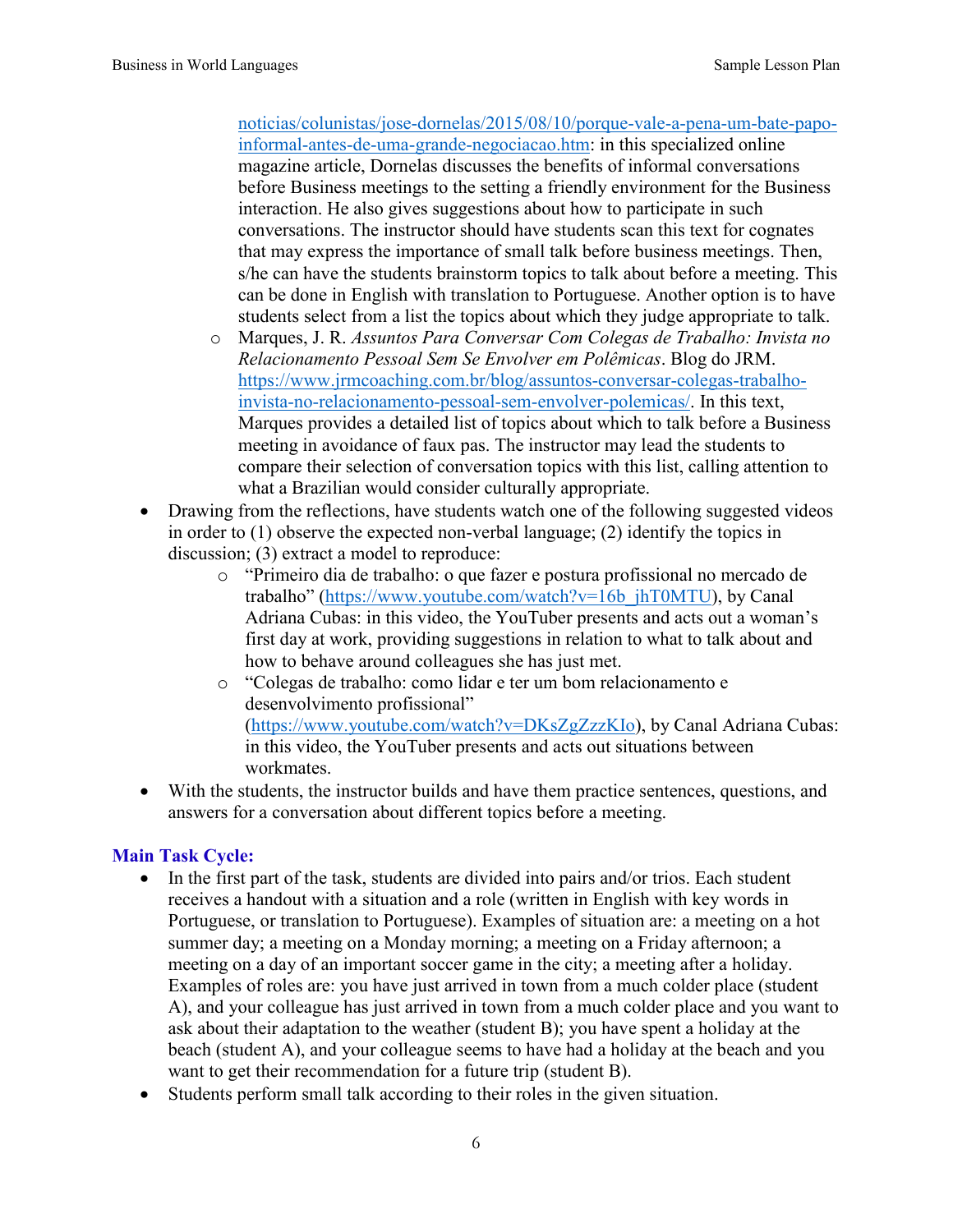- Students prepare to present their performance to the class. Instructor provides feedback pair by pair.
- Students perform their small talk to the class.

#### **Post-task:**

- The instructor leads a simple conversation in Portuguese about the cultural appropriateness of the small talks performed, relying on the structures and vocabulary built with students and on the authentic resources used in class.
- The instructor focuses on form: in this part of the lesson, grammar instruction should be deductive as much as possible. Instead of explicit explanations, use contextualized examples, especially examples taken from students' models and performances.
	- o Differences between questions in English and Portuguese (e.g. word order);
	- o Interrogative words in Portuguese;
	- o Frequent verbs in Portuguese: "ser" and "estar."
- In the same pairs as before, students incorporate insights from the focus on form part into their performance.
- Students present their small talk to the class one more time.
- To conclude, the instructor reaffirms what students can now do.

#### **Resources suggested in the plan:**

Nubevagas. (2014, May 16). Como se comportar em uma reunião [Video]. YouTube. <https://www.youtube.com/watch?v=lybJX07aigE>

CAMARB. (2017, Sept. 29). Parte 1: Apresentação SIMULAÇÃO MEDIAÇÃO EMPRESARIAL

CAMARB ICFML E PUCMINAS [Video]. YouTube. [https://www.youtube.com/watch?v=Ax\\_PuSyy0ZE](https://www.youtube.com/watch?v=Ax_PuSyy0ZE) 

- Porta dos Fundos. (2017, Apr. 10). Reunião de Agência [Video]. YouTube. [https://www.youtube.com/watch?v=\\_36digBq6Mk](https://www.youtube.com/watch?v=_36digBq6Mk)
- Porta dos Fundos. (2016, Oct. 24). Peraí [Video]. YouTube. <https://www.youtube.com/watch?v=qsasFv7xzX0>
- Porta dos Fundos. (2015, Nov. 7). Reunião de criação [Video]. YouTube. [https://www.youtube.com/watch?v=8Hn\\_V9chnGs](https://www.youtube.com/watch?v=8Hn_V9chnGs)
- Adriana Cubas. (2019, Jun. 17). Primeiro dia de trabalho: o que fazer e postura profissional no mercado de trabalho [Video]. YouTube.

[https://www.youtube.com/watch?v=16b\\_jhT0MTU](https://www.youtube.com/watch?v=16b_jhT0MTU) 

Adriana Cubas. (2019, Jun. 5). Colegas de trabalho: como lidar e ter um bom relacionamento e desenvolvimento profissional [Video]. YouTube. <https://www.youtube.com/watch?v=DKsZgZzzKIo>